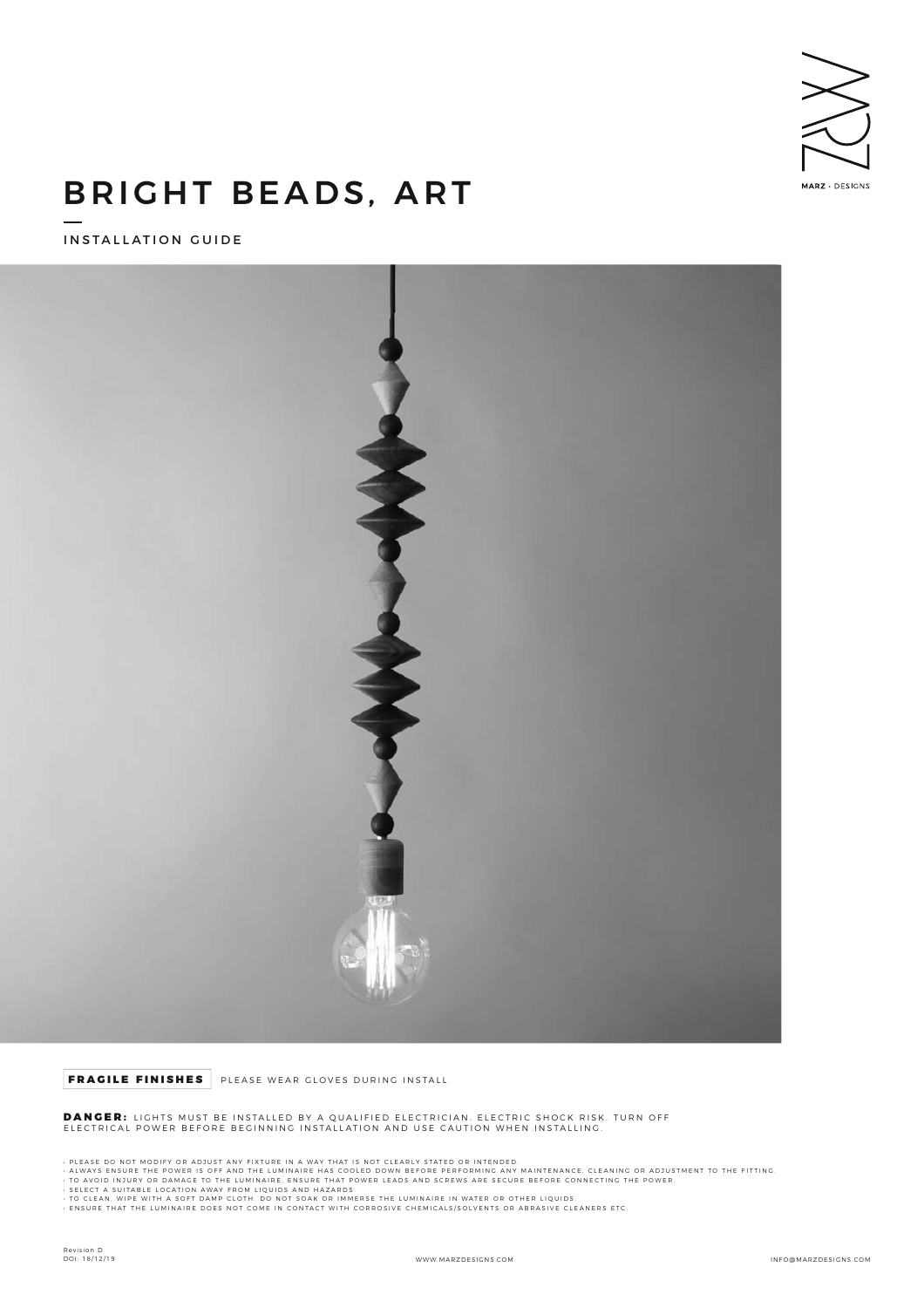## BRIGHT BEADS, ART

INSTALLATION OPTIONS



#### INSTALLATION GUIDE, FACE MOUNT





#### **INSTRUCTIONS**

1. Remove magnetically attached Cosmetic Plate (D), taking<br>care not to damage surrounding lip, then undo three screws (C)<br>and remove Tool Plate (B).

2. Fix Canopy Shell (A) to ceiling through 5mm slots (fasteners not included).

3. Connect mains power supply and earthed connection to the<br>terminal block.

Continued next page.